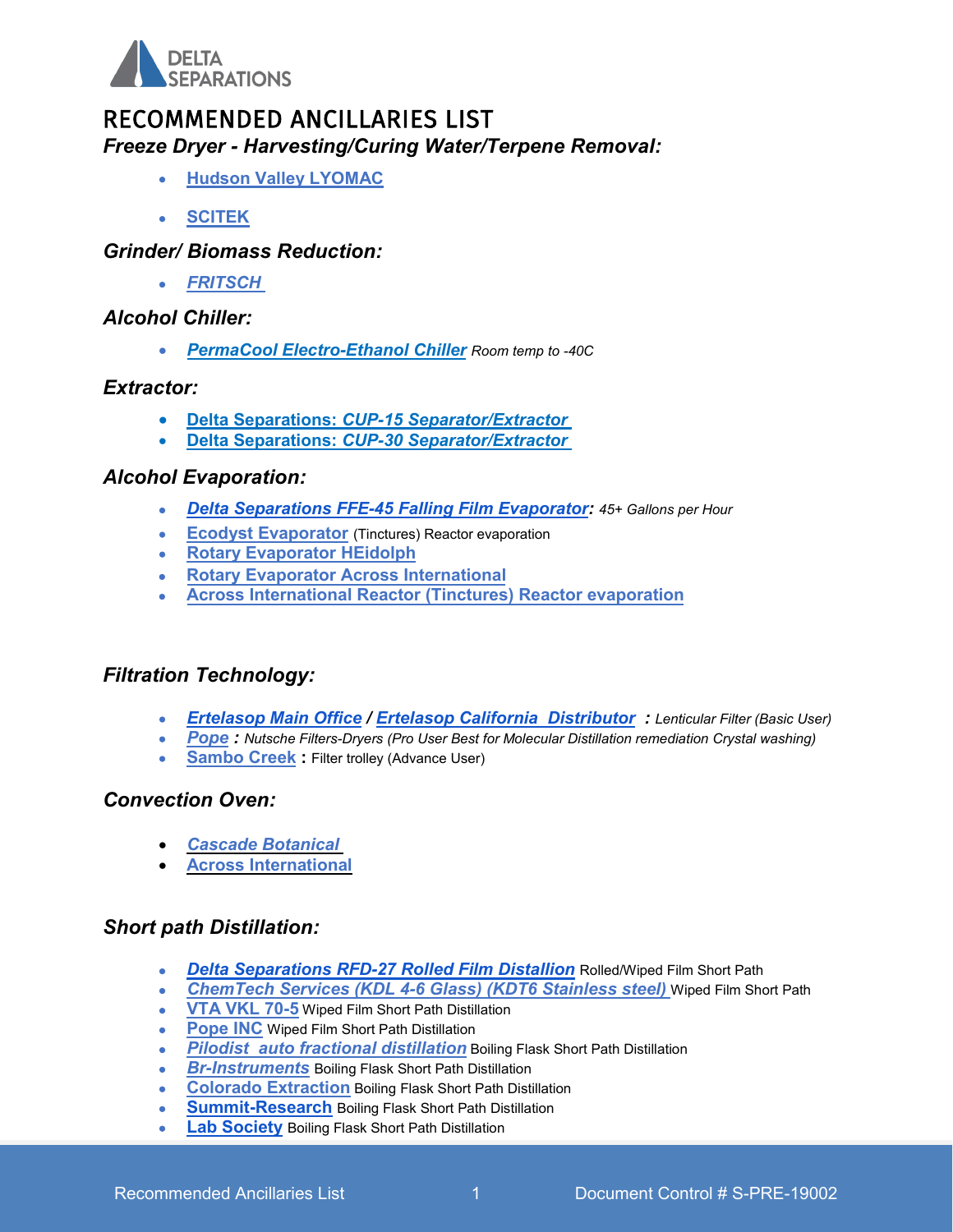

# *Chromatography: Isolation, Remediation*

- *[RotaChrom](http://rotachrom.com/)*
- **[Buchi](https://www.buchi.com/us-en/node/3394) Revelaris**

#### *Mixer Absorbents:*

• **[SpinChem](http://www.spinchem.com/)**

## *Transfer Pump:*

• *[Master Vapor Pumps](https://mastervaporpumps.com/) (Requires Pulse dampener when using cartridge filtration)*

#### *Fume Hood:*

- *Terra Universal*
- *[Hemco](http://www.hemcocorp.com/unimax.html)*
- **[Paint booth](https://www.paint-booths.com/blog/)**

### *HVAC Refrigeration:*

• *[LabREPCO](https://www.labrepco.com/store/categories/view/id/1230/title/Walk_In_Rooms)*

### *Walk-in Freezers:*

- *[LabREPCO](https://www.labrepco.com/store/categories/view/id/1243/title/Ultra_Low_Freezer_Rooms)*
- **[So-LOW](http://www.so-low.com/mini-walk-in-room)**
- **[Commercial Cooling](https://www.commercialcooling.com/medical-and-scientific/)**

## *Upright UTL Freezers: 28 C.U.*

- *[Thermo Fisher](https://www.thermofisher.com/us/en/home/life-science/lab-equipment/cold-storage/lab-freezers/ultra-low-temperature-freezers-minus-80/premium-tsx-ult-freezers.html) A*
- **[Thermo Fisher](https://www.thermofisher.com/us/en/home/life-science/lab-equipment/cold-storage/lab-freezers/ultra-low-temperature-freezers-minus-80/standard-performance-ult-freezers.html) B**
- **[Thermo Fisher](https://www.thermofisher.com/us/en/home/life-science/lab-equipment/cold-storage/lab-freezers/ultra-low-temperature-freezers-minus-80/advanced-ult-freezers.html) C**
- **[RevCo](https://www.globalindustrial.com/p/medical-lab/medical-lab-refrigeration/freezers/ultra-low-temperature-freezer-230v-abt-230v-2186-21-cu-ft?infoParam.campaignId=T9F&gclid=EAIaIQobChMI8YiKrZbC2wIVg6_sCh2roQUtEAYYASABEgLOtvD_BwE)**
- **[SOLOW](https://labfreezers.net/collections/ultra-low-temperature-freezers/products/ultra-low-upright-freezers)**
- **[VWR](https://us.vwr.com/store/product/7587827/revco-exf-series-ultra-low-temperature-freezers-thermo-scientific)**

## **Chillers:**

- *[Julabo:](https://www.julabo.com/us/products/highly-dynamic-temperature-control-systems/temperature-control-presto) (For maintaining Temperature Not Chilling alcohol \$30k-37K)*
- *[MyDax](http://mydax.com/liquid-chiller-products/cryodax-low-temp-chillers/) (Auburn CA) large scale water cooled Units*
- *[Across international](https://scisolinc.myshopify.com/collections/chillers-and-heaters/products/across-international-80-c-10l-recirculating-chiller-with-30l-min-centrifugal-pump)*
- **[Huber](http://www.huber-online.com/en/product_listing.aspx?group=2.03ah)**
- **[Thermo Fisher](https://www.thermofisher.com/order/catalog/product/179104241600)**